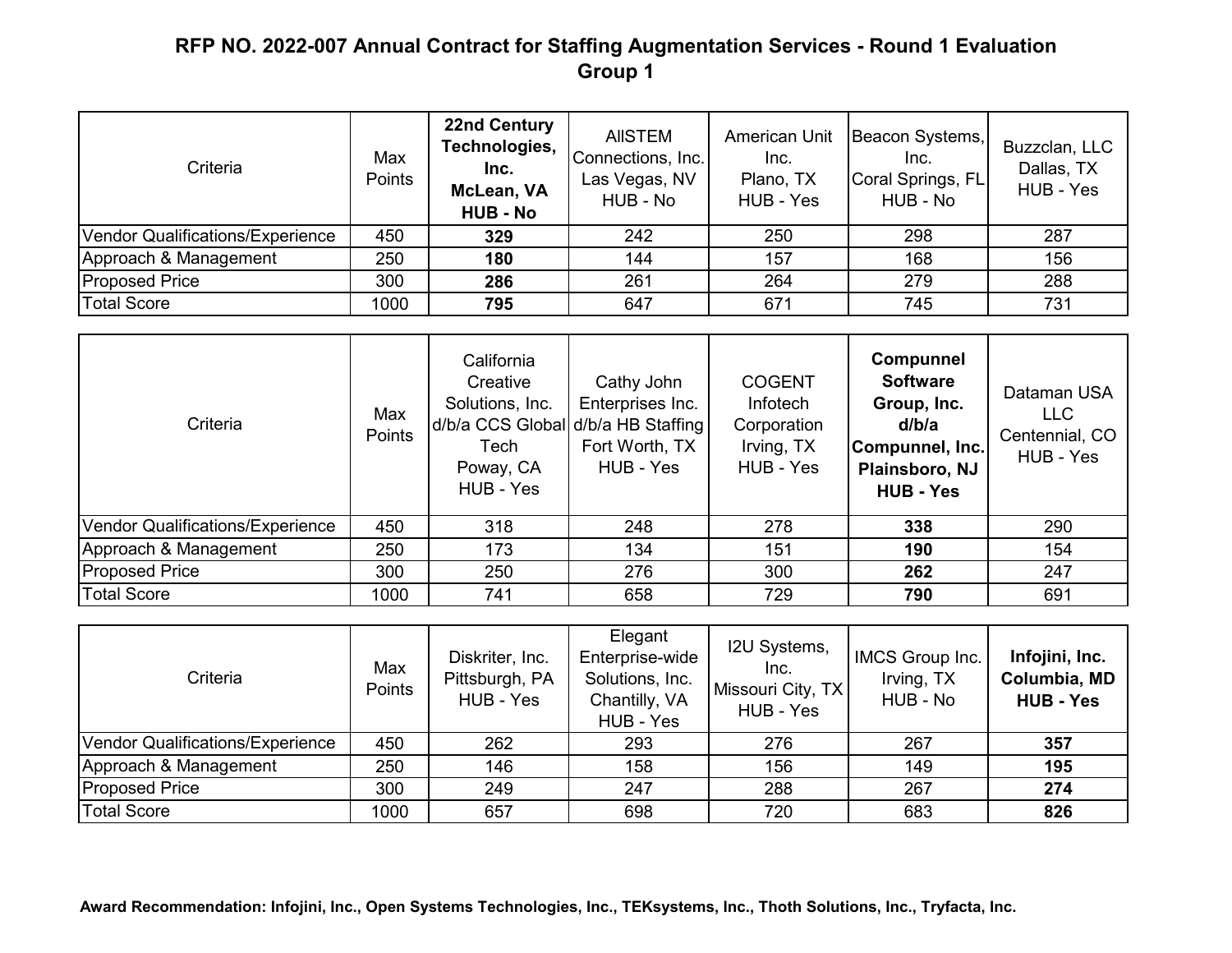| Criteria                         | Max<br>Points | International<br>Software<br>Systems, Inc.<br>Greenbelt, MD<br>HUB - Yes | <b>IOS Staffing</b><br>Services<br>New York, NY<br>HUB - Yes | iQuasar LLC<br>Sterling, VA<br>HUB - Yes | KNS IT Group<br>Inc.<br>Round Rock, TX<br>HUB - Yes | Loblolly<br>Consulting, LLC<br>Austin, TX<br>HUB - Yes |
|----------------------------------|---------------|--------------------------------------------------------------------------|--------------------------------------------------------------|------------------------------------------|-----------------------------------------------------|--------------------------------------------------------|
| Vendor Qualifications/Experience | 450           | 284                                                                      | 253                                                          | 290                                      | 233                                                 | 295                                                    |
| Approach & Management            | 250           | 151                                                                      | 151                                                          | 161                                      | 130                                                 | 160                                                    |
| <b>Proposed Price</b>            | 300           | 256                                                                      | 270                                                          | 279                                      | 282                                                 | 258                                                    |
| <b>Total Score</b>               | 1000          | 691                                                                      | 674                                                          | 730                                      | 645                                                 | 713                                                    |

| Criteria                         | Max<br>Points | Midtown<br>Personnel, Inc.<br>Washington, DC<br>HUB - Yes | Midwest<br>Consulting<br>Group, Inc.<br>Overland Park,<br>KS<br>HUB - No | <b>Miracle Software</b><br>Systems<br>Novi, MI<br>HUB - Yes | <b>Open Systems</b><br>Technologies,<br>Inc.<br>New York, NY<br><b>HUB - No</b> | Phoenix<br>Business Inc.<br>d/b/a Phoenix<br><b>Business</b><br>Consulting<br>Sarasota, FL<br>HUB - Yes |
|----------------------------------|---------------|-----------------------------------------------------------|--------------------------------------------------------------------------|-------------------------------------------------------------|---------------------------------------------------------------------------------|---------------------------------------------------------------------------------------------------------|
| Vendor Qualifications/Experience | 450           | 253                                                       | 205                                                                      | 228                                                         | 343                                                                             | 276                                                                                                     |
| Approach & Management            | 250           | 144                                                       | 103                                                                      | 125                                                         | 177                                                                             | 154                                                                                                     |
| <b>Proposed Price</b>            | 300           | 276                                                       | 253                                                                      | 267                                                         | 263                                                                             | 247                                                                                                     |
| <b>Total Score</b>               | 1000          | 673                                                       | 561                                                                      | 620                                                         | 783                                                                             | 677                                                                                                     |

| Criteria                         | Max<br>Points | Price Senz LLC<br>Irving, TX<br>HUB - Yes | <b>Protiviti</b><br><b>Government</b><br><b>Services</b><br>Alexandria, VA<br><b>HUB - No</b> | Recruiting<br>Source<br>International,<br><b>LLC</b><br>Katy, TX<br>HUB - Yes | <b>Rite Software</b><br>Solutions and<br>Services LLC<br>Houston, TX<br>HUB - Yes | <b>Sage Group</b><br><b>Technologies</b><br>Inc.<br>Hazlet, NJ<br><b>HUB - Yes</b> |
|----------------------------------|---------------|-------------------------------------------|-----------------------------------------------------------------------------------------------|-------------------------------------------------------------------------------|-----------------------------------------------------------------------------------|------------------------------------------------------------------------------------|
| Vendor Qualifications/Experience | 450           | 293                                       | 332                                                                                           | 259                                                                           | 231                                                                               | 330                                                                                |
| Approach & Management            | 250           | 171                                       | 179                                                                                           | 148                                                                           | 143                                                                               | 182                                                                                |
| <b>Proposed Price</b>            | 300           | 260                                       | 252                                                                                           | 252                                                                           | 268                                                                               | 272                                                                                |
| <b>Total Score</b>               | 1000          | 724                                       | 763                                                                                           | 659                                                                           | 642                                                                               | 784                                                                                |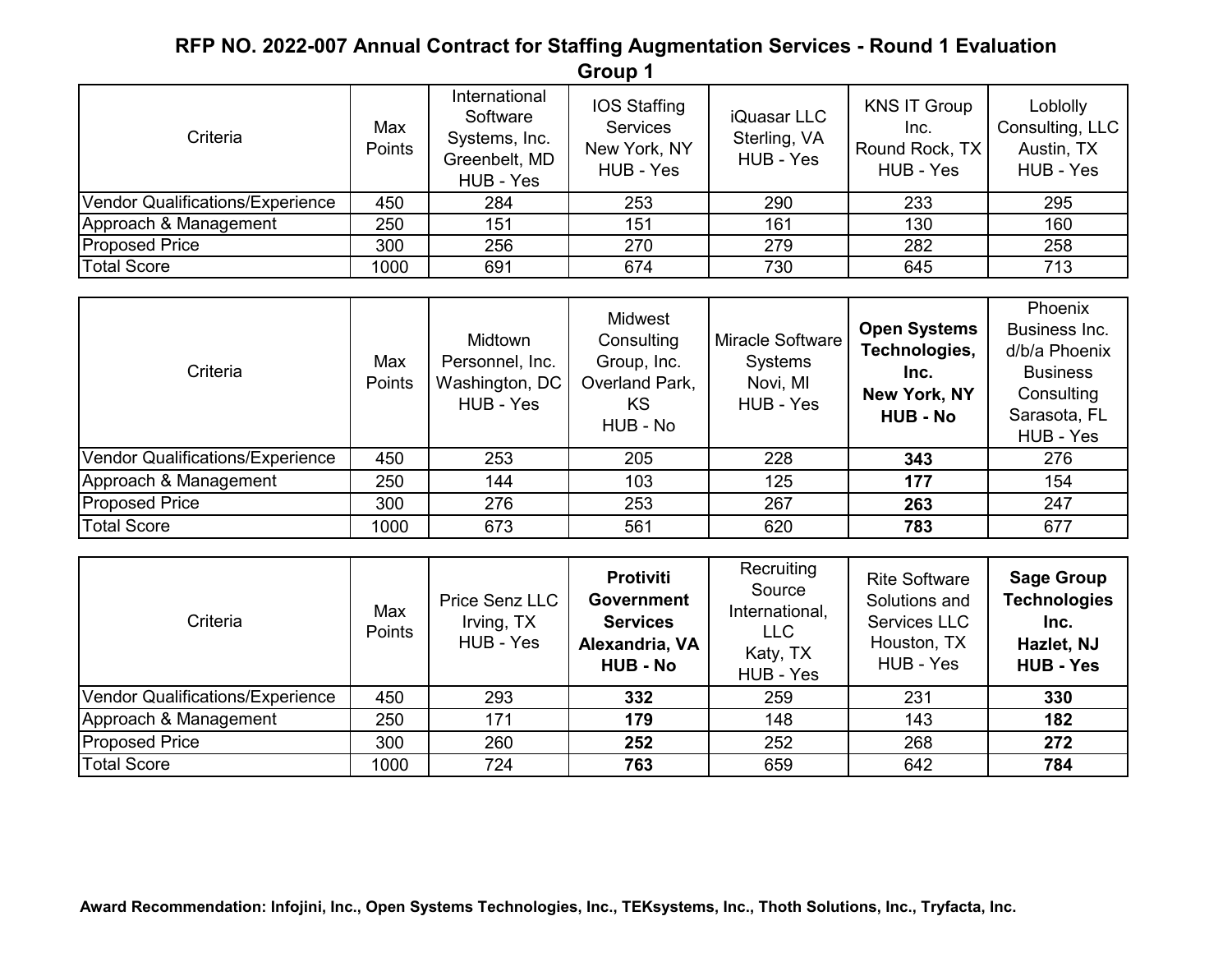| Criteria                         | Max<br>Points | Smith<br>Temporaries Inc.<br>d/b/a<br>Cornerstone<br>Staffing<br>Grapevine, TX<br>HUB - Yes | Soft HQ, Inc.<br>San Diego, CA<br>HUB - Yes | Software<br>Professionals,<br>Inc.<br>Flower Mound,<br>ТX<br>HUB - Yes | Syfy Consulting<br><b>LLC</b><br>Dallas, TX<br>HUB - Yes | Tachyon<br>Technologies<br>Irving, TX<br>HUB - No |
|----------------------------------|---------------|---------------------------------------------------------------------------------------------|---------------------------------------------|------------------------------------------------------------------------|----------------------------------------------------------|---------------------------------------------------|
| Vendor Qualifications/Experience | 450           | 214                                                                                         | 287                                         | 250                                                                    | 264                                                      | 276                                               |
| Approach & Management            | 250           | 93                                                                                          | 161                                         | 135                                                                    | 135                                                      | 154                                               |
| <b>Proposed Price</b>            | 300           | 247                                                                                         | 253                                         | 263                                                                    | 262                                                      | 297                                               |
| <b>Total Score</b>               | 1000          | 554                                                                                         | 701                                         | 648                                                                    | 661                                                      | 727                                               |

| Criteria                         | Max<br>Points | <b>Technostaff LLC</b><br>d/b/a Honorvet<br>Technologies<br>Fairfield, NJ<br>HUB - No | <b>TEKsystems,</b><br>Inc.<br>Hanover, MD<br><b>HUB - No</b> | <b>Thoth</b><br>Solutions, Inc.<br>Plano, TX<br><b>HUB - Yes</b> | Tryfacta, Inc.<br>Plano, TX<br><b>HUB - Yes</b> | Tunabear Inc.<br>Dallas, TX<br>HUB - Yes |
|----------------------------------|---------------|---------------------------------------------------------------------------------------|--------------------------------------------------------------|------------------------------------------------------------------|-------------------------------------------------|------------------------------------------|
| Vendor Qualifications/Experience | 450           | 287                                                                                   | 329                                                          | 328                                                              | 349                                             | 287                                      |
| Approach & Management            | 250           | 165                                                                                   | 180                                                          | 183                                                              | 191                                             | 156                                      |
| <b>Proposed Price</b>            | 300           | 247                                                                                   | 247                                                          | 274                                                              | 267                                             | 258                                      |
| <b>Total Score</b>               | 1000          | 699                                                                                   | 756                                                          | 785                                                              | 807                                             | 701                                      |

| Criteria                         | Max<br><b>Points</b> | Virtue Serve LLC<br>Coppell, TX<br>HUB - Yes | V-Soft Consulting<br>Group, Inc.<br>Louisville, KY<br>HUB - Yes | <b>Vtech Solutions</b><br>Inc.<br>Washington, DC<br>HUB - Yes |
|----------------------------------|----------------------|----------------------------------------------|-----------------------------------------------------------------|---------------------------------------------------------------|
| Vendor Qualifications/Experience | 450                  | 197                                          | 267                                                             | 264                                                           |
| Approach & Management            | 250                  | 98                                           | 151                                                             | 156                                                           |
| <b>Proposed Price</b>            | 300                  | 300                                          | 263                                                             | 253                                                           |
| <b>Total Score</b>               | 1000                 | 595                                          | 681                                                             | 673                                                           |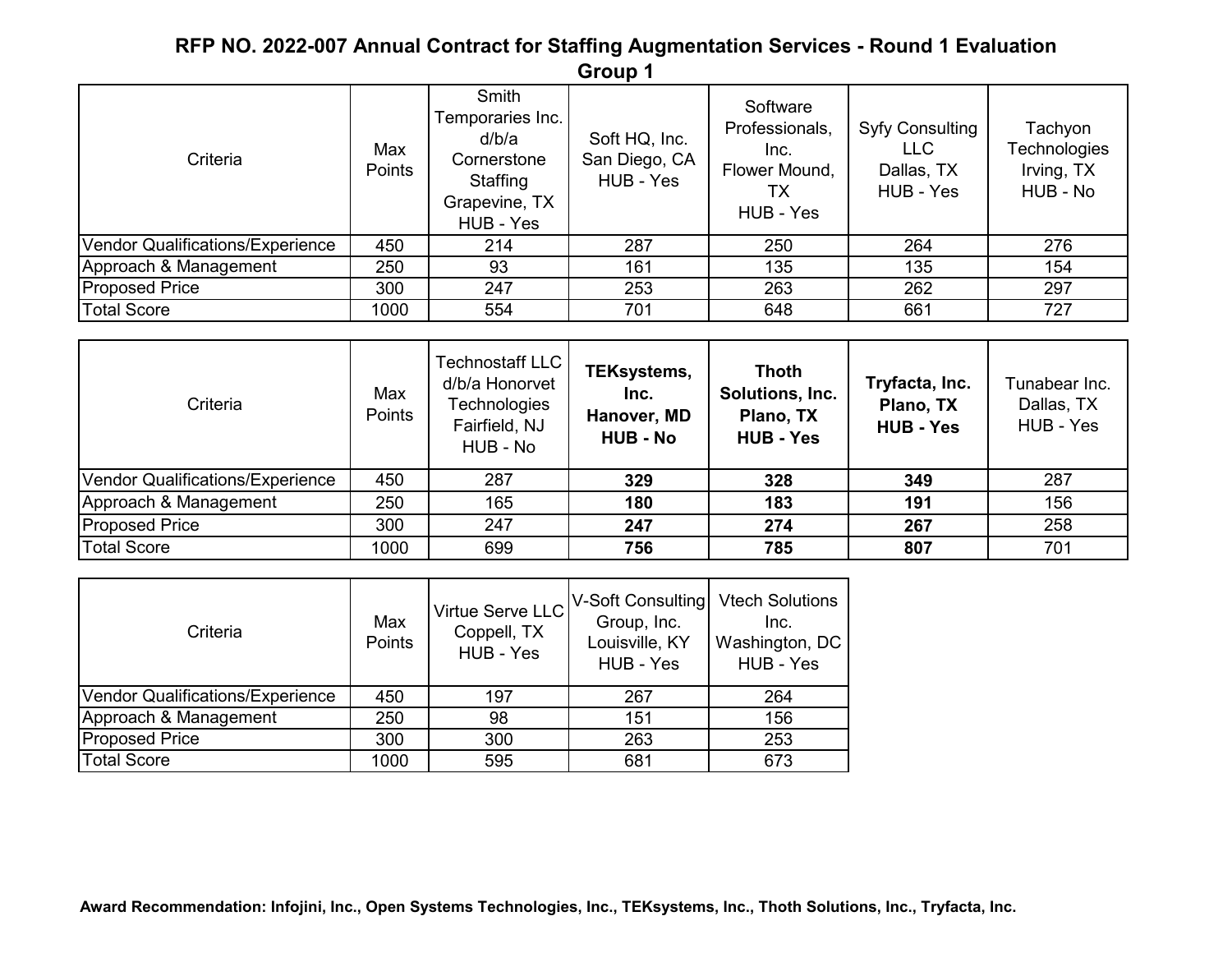**Notes:** DevCare Solutions Ltd., Info Way Solutions LLC, Information Systems Consultants, Inc., Kastech Solutions LLC, Perizer Corp, Prelude Systems, Inc., Sybyte Technologies Inc., and US Tech Solutions, Inc. did not meet specifications for submitting prices outside the upper and lower bands set by the RFP.

Apex Systems, LLC was deemed non-responsive for failure to sign the State and Federal Law Compliance form.

Resilient Business Solutions, LLC submitted a No Bid for Group 1.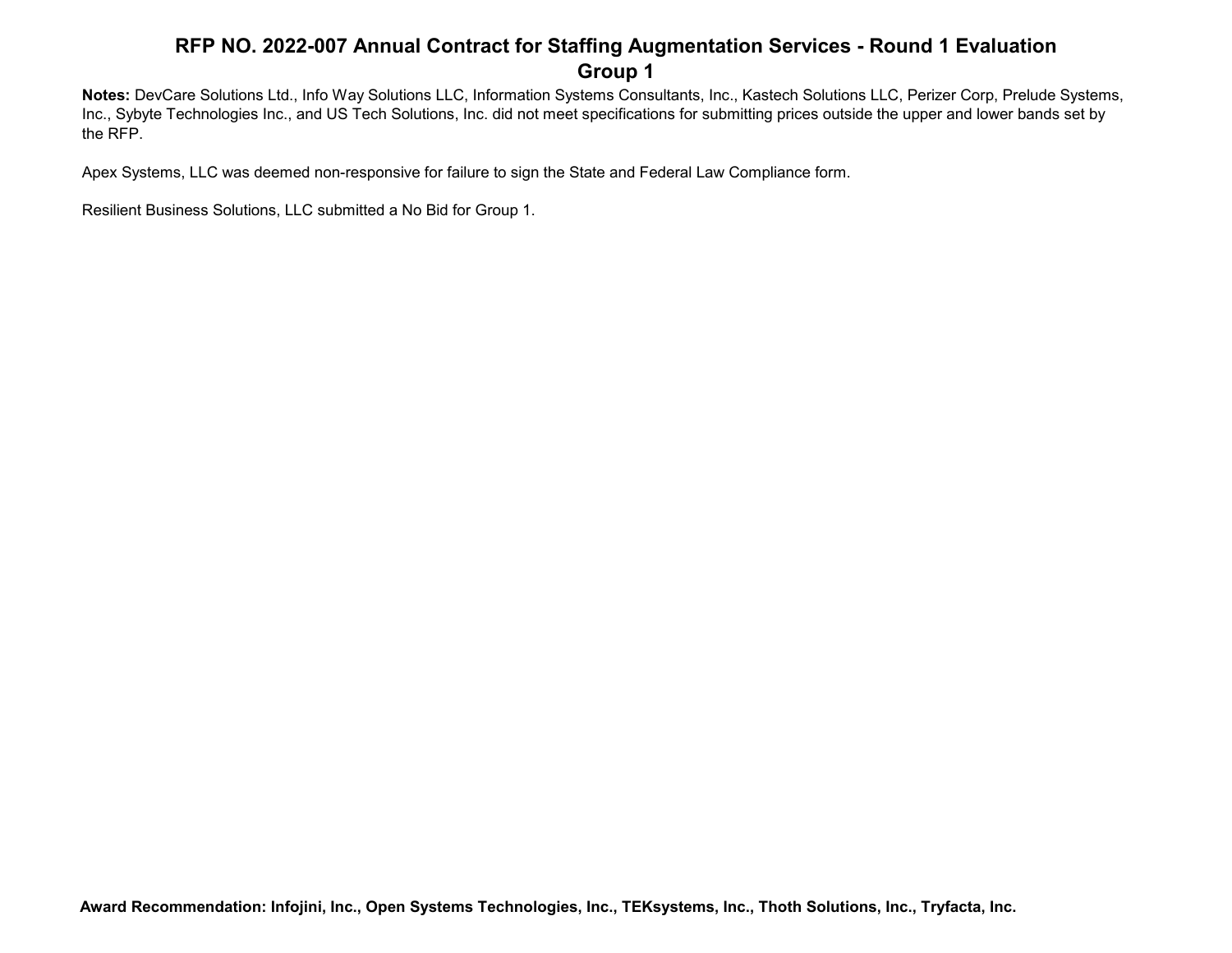| Criteria                         | Max<br>Points | <b>22nd Century</b><br>Technologies,<br>Inc.<br>McLean, VA<br><b>HUB - No</b> | <b>AIISTEM</b><br>Connections, Inc.<br>Las Vegas, NV<br>HUB - No | American Unit<br>Inc.<br>Plano, TX<br>HUB - Yes | Beacon Systems,<br>Inc.<br>Coral Springs, FL<br>HUB - No | Buzzclan, LLC<br>Dallas, TX<br>HUB - Yes |
|----------------------------------|---------------|-------------------------------------------------------------------------------|------------------------------------------------------------------|-------------------------------------------------|----------------------------------------------------------|------------------------------------------|
| Vendor Qualifications/Experience | 450           | 329                                                                           | 242                                                              | 250                                             | 298                                                      | 287                                      |
| Approach & Management            | 250           | 180                                                                           | 144                                                              | 157                                             | 168                                                      | 156                                      |
| <b>Proposed Price</b>            | 300           | 286                                                                           | 268                                                              | 259                                             | 271                                                      | 285                                      |
| <b>Total Score</b>               | 1000          | 795                                                                           | 654                                                              | 666                                             | 737                                                      | 728                                      |

| Criteria                         | Max<br>Points | California<br>Creative<br>Solutions, Inc.<br>d/b/a CCS Global d/b/a HB Staffing<br>Tech<br>Poway, CA<br>HUB - Yes | Cathy John<br>Enterprises Inc.<br>Fort Worth, TX<br>HUB - Yes | <b>COGENT</b><br>Infotech<br>Corporation<br>Irving, TX<br>HUB - Yes | <b>Compunnel</b><br><b>Software</b><br>Group, Inc.<br>d/b/a<br>Compunnel, Inc.<br>Plainsboro, NJ<br><b>HUB - Yes</b> | Dataman USA<br><b>LLC</b><br>Centennial, CO<br>HUB - Yes |
|----------------------------------|---------------|-------------------------------------------------------------------------------------------------------------------|---------------------------------------------------------------|---------------------------------------------------------------------|----------------------------------------------------------------------------------------------------------------------|----------------------------------------------------------|
| Vendor Qualifications/Experience | 450           | 318                                                                                                               | 248                                                           | 278                                                                 | 338                                                                                                                  | 290                                                      |
| Approach & Management            | 250           | 173                                                                                                               | 134                                                           | 151                                                                 | 190                                                                                                                  | 154                                                      |
| <b>Proposed Price</b>            | 300           | 255                                                                                                               | 274                                                           | 300                                                                 | 268                                                                                                                  | 247                                                      |
| <b>Total Score</b>               | 1000          | 746                                                                                                               | 656                                                           | 729                                                                 | 796                                                                                                                  | 691                                                      |

| Criteria                         | Max<br>Points | Diskriter, Inc.<br>Pittsburgh, PA<br>HUB - Yes | Elegant<br>Enterprise-wide<br>Solutions, Inc.<br>Chantilly, VA<br>HUB - Yes | I2U Systems,<br>Inc.<br>Missouri City, TX<br>HUB - Yes | IMCS Group Inc.<br>Irving, TX<br>HUB - No | Info Way<br><b>Solutions LLC</b><br>Fremont, CA<br>HUB - Yes |
|----------------------------------|---------------|------------------------------------------------|-----------------------------------------------------------------------------|--------------------------------------------------------|-------------------------------------------|--------------------------------------------------------------|
| Vendor Qualifications/Experience | 450           | 262                                            | 293                                                                         | 276                                                    | 267                                       | 284                                                          |
| Approach & Management            | 250           | 146                                            | 158                                                                         | 156                                                    | 149                                       | 151                                                          |
| <b>Proposed Price</b>            | 300           | 250                                            | 247                                                                         | 289                                                    | 270                                       | 296                                                          |
| <b>Total Score</b>               | 1000          | 658                                            | 698                                                                         | 721                                                    | 686                                       | 731                                                          |

**Award Recommendation: Infojini, Inc., Open Systems Technologies, Inc., TEKsystems, Inc., Thoth Solutions, Inc., Tryfacta, Inc.**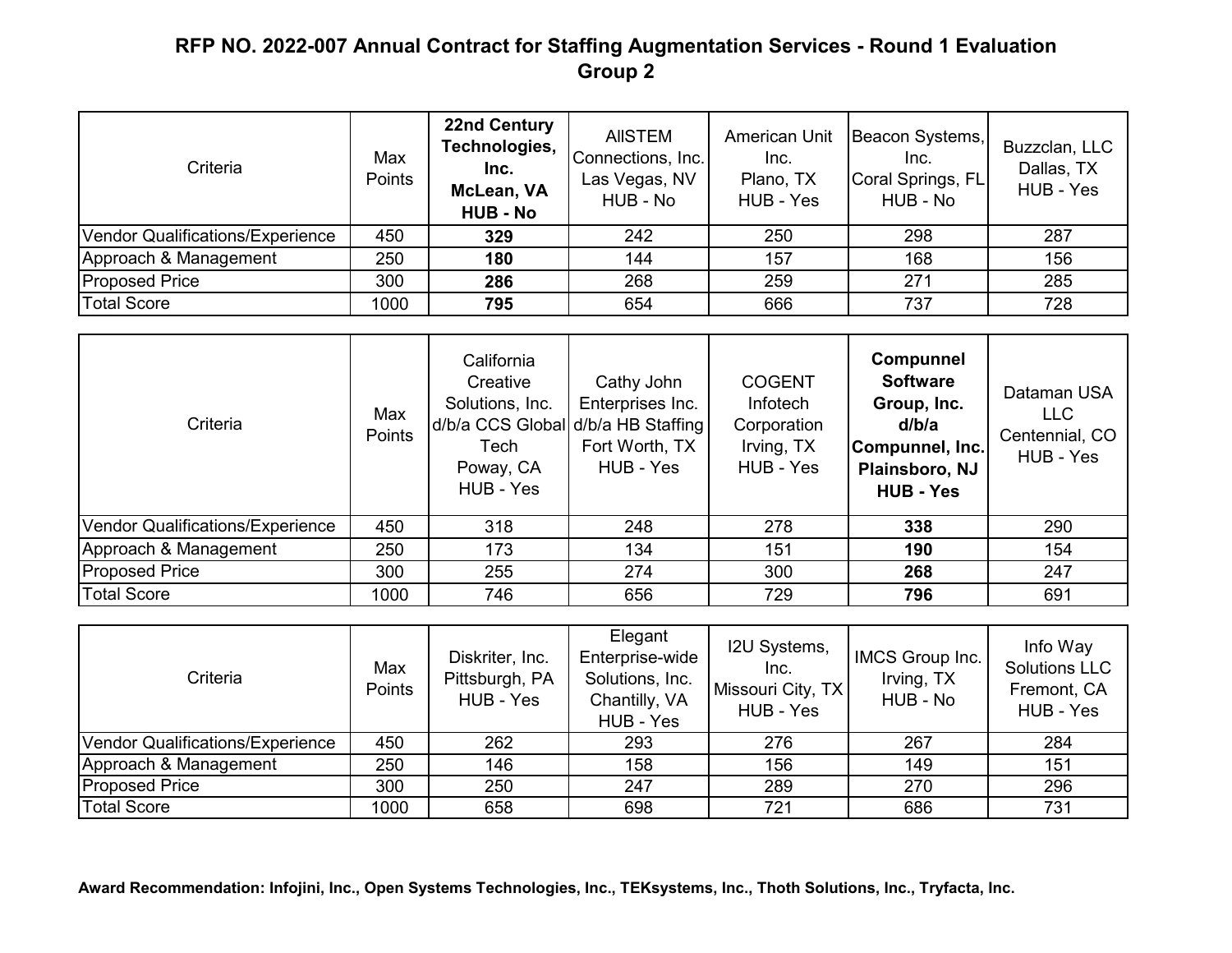| Criteria                         | Max<br>Points | Infojini, Inc.<br>Columbia, MD<br><b>HUB - Yes</b> | International<br>Software<br>Systems, Inc.<br>Greenbelt, MD<br>HUB - Yes | IOS Staffing<br>Services<br>New York, NY<br>HUB - Yes | iQuasar LLC<br>Sterling, VA<br>HUB - Yes | Loblolly<br>Consulting, LLC<br>Austin, TX<br>HUB - Yes |
|----------------------------------|---------------|----------------------------------------------------|--------------------------------------------------------------------------|-------------------------------------------------------|------------------------------------------|--------------------------------------------------------|
| Vendor Qualifications/Experience | 450           | 357                                                | 284                                                                      | 253                                                   | 290                                      | 295                                                    |
| Approach & Management            | 250           | 195                                                | 151                                                                      | 151                                                   | 161                                      | 160                                                    |
| <b>Proposed Price</b>            | 300           | 300                                                | 271                                                                      | 285                                                   | 277                                      | 281                                                    |
| <b>Total Score</b>               | 1000          | 852                                                | 706                                                                      | 689                                                   | 728                                      | 736                                                    |

| Criteria                         | Max<br>Points | Midtown<br>Personnel, Inc.<br>Washington, DC<br>HUB - Yes | Miracle Software<br>Systems<br>Novi, MI<br>HUB - Yes | <b>Open Systems</b><br>Technologies,<br>Inc.<br><b>New York, NY</b><br><b>HUB - No</b> | Phoenix<br>Business Inc.<br>d/b/a Phoenix<br><b>Business</b><br>Consulting<br>Sarasota, FL<br>HUB - Yes | <b>Protiviti</b><br><b>Government</b><br><b>Services</b><br>Alexandria, VA<br><b>HUB - No</b> |
|----------------------------------|---------------|-----------------------------------------------------------|------------------------------------------------------|----------------------------------------------------------------------------------------|---------------------------------------------------------------------------------------------------------|-----------------------------------------------------------------------------------------------|
| Vendor Qualifications/Experience | 450           | 253                                                       | 228                                                  | 343                                                                                    | 276                                                                                                     | 332                                                                                           |
| Approach & Management            | 250           | 144                                                       | 125                                                  | 177                                                                                    | 154                                                                                                     | 179                                                                                           |
| <b>Proposed Price</b>            | 300           | 280                                                       | 277                                                  | 286                                                                                    | 248                                                                                                     | 252                                                                                           |
| <b>Total Score</b>               | 1000          | 677                                                       | 630                                                  | 806                                                                                    | 678                                                                                                     | 763                                                                                           |

| Criteria                         | Max<br>Points | Recruiting<br>Source<br>International,<br><b>LLC</b><br>Katy, TX<br>HUB - Yes | <b>Rite Software</b><br>Solutions and<br>Services LLC<br>Houston, TX<br>HUB - Yes | <b>Sage Group</b><br><b>Technologies</b><br>Inc.<br>Hazlet, NJ<br><b>HUB - Yes</b> | Smith<br>Temporaries Inc.<br>d/b/a<br>Cornerstone<br>Staffing<br>Grapevine, TX<br>HUB - Yes | Soft HQ, Inc.<br>San Diego, CA<br>HUB - Yes |
|----------------------------------|---------------|-------------------------------------------------------------------------------|-----------------------------------------------------------------------------------|------------------------------------------------------------------------------------|---------------------------------------------------------------------------------------------|---------------------------------------------|
| Vendor Qualifications/Experience | 450           | 259                                                                           | 231                                                                               | 330                                                                                | 214                                                                                         | 287                                         |
| Approach & Management            | 250           | 148                                                                           | 143                                                                               | 182                                                                                | 93                                                                                          | 161                                         |
| <b>Proposed Price</b>            | 300           | 259                                                                           | 272                                                                               | 274                                                                                | 247                                                                                         | 257                                         |
| <b>Total Score</b>               | 1000          | 666                                                                           | 646                                                                               | 786                                                                                | 554                                                                                         | 705                                         |

**Award Recommendation: Infojini, Inc., Open Systems Technologies, Inc., TEKsystems, Inc., Thoth Solutions, Inc., Tryfacta, Inc.**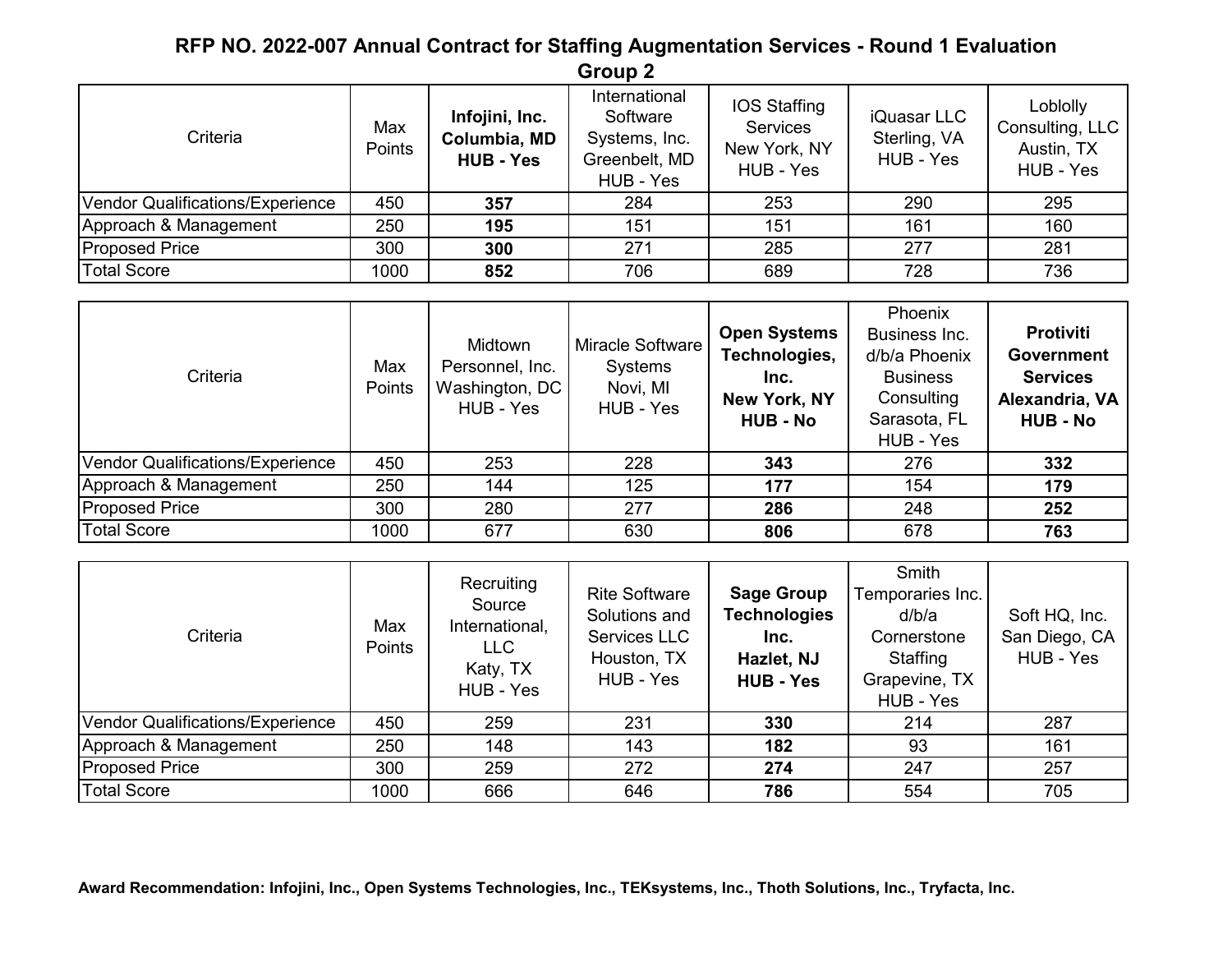| Criteria                         | Max<br>Points | Software<br>Professionals,<br>Inc.<br>Flower Mound,<br>TХ<br>HUB - Yes | <b>Syfy Consulting</b><br><b>LLC</b><br>Dallas, TX<br>HUB - Yes | Tachyon<br>Technologies<br>Irving, TX<br>HUB - No | <b>Technostaff LLC</b><br>d/b/a Honorvet<br>Technologies<br>Fairfield, NJ<br>HUB - No | <b>TEKsystems,</b><br>Inc.<br>Hanover, MD<br><b>HUB - No</b> |
|----------------------------------|---------------|------------------------------------------------------------------------|-----------------------------------------------------------------|---------------------------------------------------|---------------------------------------------------------------------------------------|--------------------------------------------------------------|
| Vendor Qualifications/Experience | 450           | 250                                                                    | 264                                                             | 276                                               | 287                                                                                   | 329                                                          |
| Approach & Management            | 250           | 135                                                                    | 135                                                             | 154                                               | 165                                                                                   | 180                                                          |
| <b>Proposed Price</b>            | 300           | 272                                                                    | 269                                                             | 274                                               | 264                                                                                   | 250                                                          |
| <b>Total Score</b>               | 1000          | 657                                                                    | 668                                                             | 704                                               | 716                                                                                   | 759                                                          |

| Criteria                         | Max<br>Points | <b>Thoth</b><br>Solutions, Inc.<br>Plano, TX<br><b>HUB - Yes</b> | Tryfacta, Inc.<br>Plano, TX<br><b>HUB - Yes</b> | Tunabear Inc.<br>Dallas, TX<br>HUB - Yes | Virtue Serve LLC<br>Coppell, TX<br>HUB - Yes | V-Soft Consulting<br>Group, Inc.<br>Louisville, KY<br>HUB - Yes |
|----------------------------------|---------------|------------------------------------------------------------------|-------------------------------------------------|------------------------------------------|----------------------------------------------|-----------------------------------------------------------------|
| Vendor Qualifications/Experience | 450           | 328                                                              | 349                                             | 287                                      | 197                                          | 267                                                             |
| Approach & Management            | 250           | 183                                                              | 191                                             | 156                                      | 98                                           | 151                                                             |
| <b>Proposed Price</b>            | 300           | 269                                                              | 260                                             | 269                                      | 288                                          | 262                                                             |
| <b>Total Score</b>               | 1000          | 780                                                              | 800                                             | 712                                      | 583                                          | 680                                                             |

| Criteria                         | Max<br>Points | <b>Vtech Solutions</b><br>Inc.<br>Washington, DC<br>HUB - Yes |
|----------------------------------|---------------|---------------------------------------------------------------|
| Vendor Qualifications/Experience | 450           | 264                                                           |
| Approach & Management            | 250           | 156                                                           |
| <b>Proposed Price</b>            | 300           | 255                                                           |
| <b>Total Score</b>               | 1000          | 675                                                           |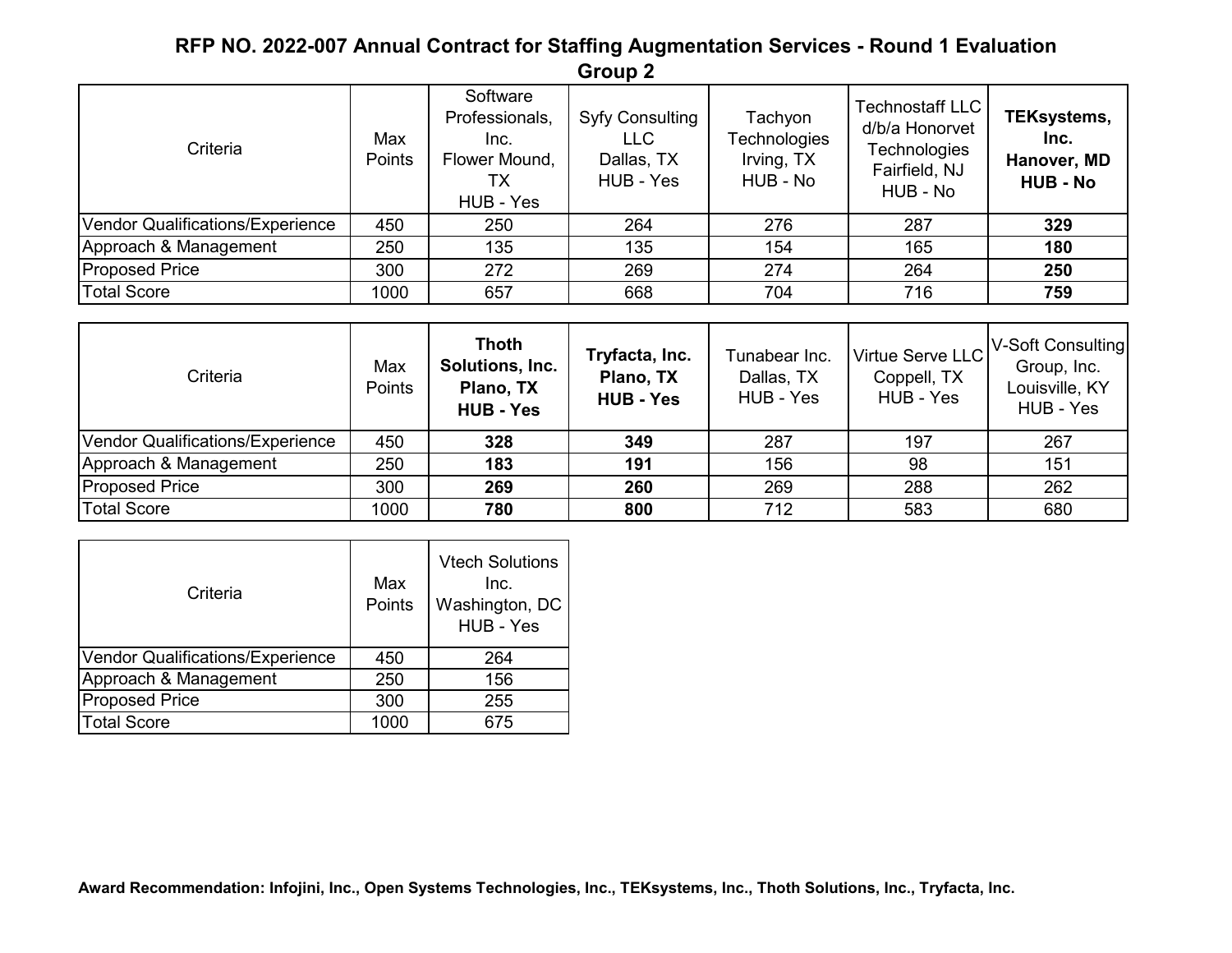**Notes:** DevCare Solutions Ltd., Information Systems Consultants, Inc., Kastech Solutions LLC, Perizer Corp, and Sybyte Technologies Inc. did not meet specifications for submitting prices outside the upper and lower bands set by the RFP.

Apex Systems, LLC was deemed non-responsive for failure to sign the State and Federal Law Compliance form.

KNS IT Group Inc., Midwest Consulting Group Inc., Prelude Systems, Inc., PriceSenz LLC, Resilient Business Solutions, LLC, and US Tech Solutions, Inc. submitted a No Bid for Group 2.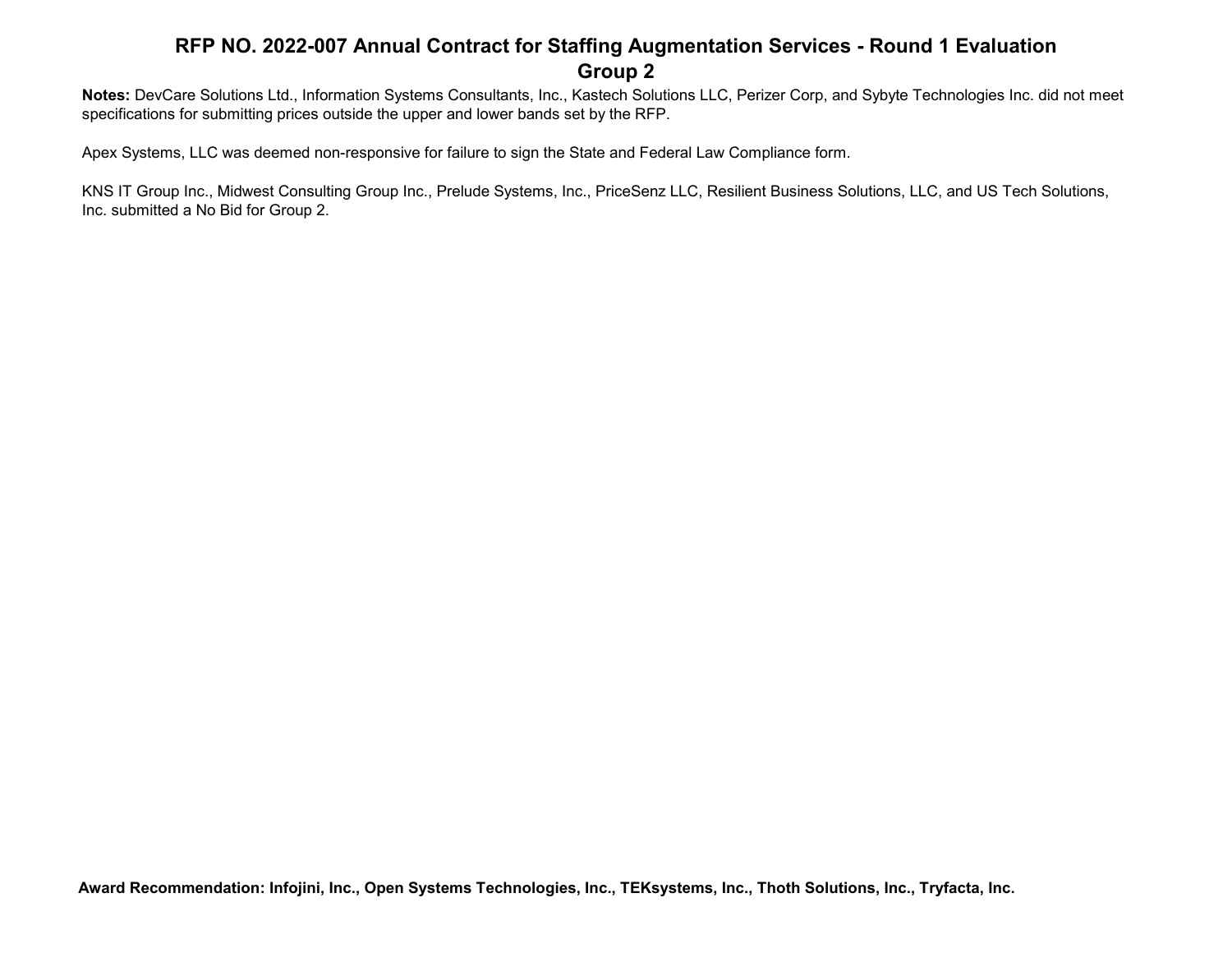| Criteria                         | Max<br>Points | <b>22nd Century</b><br>Technologies,<br>Inc.<br>McLean, VA<br><b>HUB - No</b> | <b>AIISTEM</b><br>Connections, Inc.<br>Las Vegas, NV<br>HUB - No | <b>American Unit</b><br>Inc.<br>Plano, TX<br>HUB - Yes | Beacon Systems,<br>Inc.<br>Coral Springs, FL<br>HUB - No | Buzzclan, LLC<br>Dallas, TX<br>HUB - Yes |
|----------------------------------|---------------|-------------------------------------------------------------------------------|------------------------------------------------------------------|--------------------------------------------------------|----------------------------------------------------------|------------------------------------------|
| Vendor Qualifications/Experience | 450           | 329                                                                           | 242                                                              | 250                                                    | 298                                                      | 287                                      |
| Approach & Management            | 250           | 180                                                                           | 144                                                              | 157                                                    | 168                                                      | 156                                      |
| <b>Proposed Price</b>            | 300           | 286                                                                           | 277                                                              | 293                                                    | 270                                                      | 294                                      |
| <b>Total Score</b>               | 1000          | 795                                                                           | 663                                                              | 700                                                    | 736                                                      | 737                                      |

| Criteria                         | Max<br>Points | California<br>Creative<br>Solutions, Inc.<br>d/b/a CCS Global d/b/a HB Staffing<br>Tech<br>Poway, CA<br>HUB - Yes | Cathy John<br>Enterprises Inc.<br>Fort Worth, TX<br>HUB - Yes | <b>COGENT</b><br><b>Infotech</b><br>Corporation<br>Irving, TX<br>HUB - Yes | <b>Compunnel</b><br><b>Software</b><br>Group, Inc.<br>d/b/a<br>Compunnel, Inc.<br>Plainsboro, NJ<br><b>HUB - Yes</b> | Dataman USA<br><b>LLC</b><br>Centennial, CO<br>HUB - Yes |
|----------------------------------|---------------|-------------------------------------------------------------------------------------------------------------------|---------------------------------------------------------------|----------------------------------------------------------------------------|----------------------------------------------------------------------------------------------------------------------|----------------------------------------------------------|
| Vendor Qualifications/Experience | 450           | 318                                                                                                               | 248                                                           | 278                                                                        | 338                                                                                                                  | 290                                                      |
| Approach & Management            | 250           | 173                                                                                                               | 134                                                           | 151                                                                        | 190                                                                                                                  | 154                                                      |
| <b>Proposed Price</b>            | 300           | 248                                                                                                               | 273                                                           | 300                                                                        | 270                                                                                                                  | 296                                                      |
| <b>Total Score</b>               | 1000          | 739                                                                                                               | 655                                                           | 729                                                                        | 798                                                                                                                  | 740                                                      |

| Criteria                         | Max<br>Points | Diskriter, Inc.<br>Pittsburgh, PA<br>HUB - Yes | Elegant<br>Enterprise-wide<br>Solutions, Inc.<br>Chantilly, VA<br>HUB - Yes | I2U Systems,<br>Inc.<br>Missouri City, TX<br>HUB - Yes | IMCS Group Inc.<br>Irving, TX<br>HUB - No | Infojini, Inc.<br>Columbia, MD<br><b>HUB - Yes</b> |
|----------------------------------|---------------|------------------------------------------------|-----------------------------------------------------------------------------|--------------------------------------------------------|-------------------------------------------|----------------------------------------------------|
| Vendor Qualifications/Experience | 450           | 262                                            | 293                                                                         | 276                                                    | 267                                       | 357                                                |
| Approach & Management            | 250           | 146                                            | 158                                                                         | 156                                                    | 149                                       | 195                                                |
| <b>Proposed Price</b>            | 300           | 246                                            | 300                                                                         | 299                                                    | 275                                       | 300                                                |
| <b>Total Score</b>               | 1000          | 654                                            | 751                                                                         | 731                                                    | 691                                       | 852                                                |

**Award Recommendation: Infojini, Inc., Open Systems Technologies, Inc., TEKsystems, Inc., Thoth Solutions, Inc., Tryfacta, Inc.**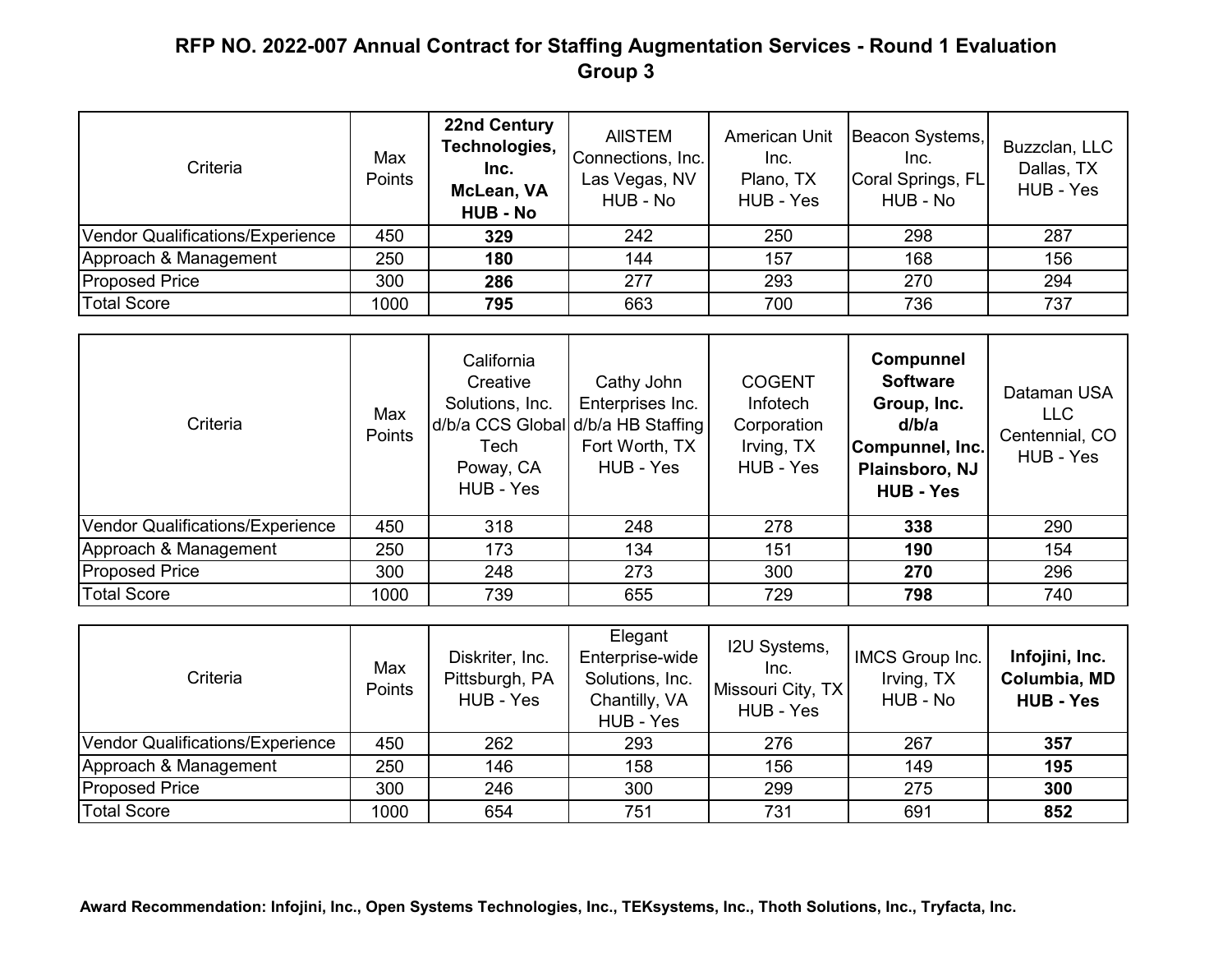| Criteria                         | Max<br>Points | International<br>Software<br>Systems, Inc.<br>Greenbelt, MD<br>HUB - Yes | <b>IOS Staffing</b><br><b>Services</b><br>New York, NY<br>HUB - Yes | iQuasar LLC<br>Sterling, VA<br>HUB - Yes | Loblolly<br>Consulting, LLC<br>Austin, TX<br>HUB - Yes | Midtown<br>Personnel, Inc.<br>Washington, DC<br>HUB - Yes |
|----------------------------------|---------------|--------------------------------------------------------------------------|---------------------------------------------------------------------|------------------------------------------|--------------------------------------------------------|-----------------------------------------------------------|
| Vendor Qualifications/Experience | 450           | 284                                                                      | 253                                                                 | 290                                      | 295                                                    | 253                                                       |
| Approach & Management            | 250           | 151                                                                      | 151                                                                 | 161                                      | 160                                                    | 144                                                       |
| <b>Proposed Price</b>            | 300           | 281                                                                      | 295                                                                 | 274                                      | 298                                                    | 273                                                       |
| <b>Total Score</b>               | 1000          | 716                                                                      | 699                                                                 | 725                                      | 753                                                    | 670                                                       |

| Criteria                         | Max<br><b>Points</b> | Midwest<br>Consulting<br>Group, Inc.<br>Overland Park,<br>KS.<br>HUB - No | Miracle Software<br>Systems<br>Novi, MI<br>HUB - Yes | <b>Open Systems</b><br>Technologies,<br>Inc.<br>New York, NY<br><b>HUB - No</b> | Price Senz LLC<br>Irving, TX<br>HUB - Yes | <b>Protiviti</b><br><b>Government</b><br><b>Services</b><br>Alexandria, VA<br><b>HUB - No</b> |
|----------------------------------|----------------------|---------------------------------------------------------------------------|------------------------------------------------------|---------------------------------------------------------------------------------|-------------------------------------------|-----------------------------------------------------------------------------------------------|
| Vendor Qualifications/Experience | 450                  | 205                                                                       | 228                                                  | 343                                                                             | 293                                       | 332                                                                                           |
| Approach & Management            | 250                  | 103                                                                       | 125                                                  | 177                                                                             | 171                                       | 179                                                                                           |
| <b>Proposed Price</b>            | 300                  | 275                                                                       | 296                                                  | 296                                                                             | 296                                       | 266                                                                                           |
| <b>Total Score</b>               | 1000                 | 583                                                                       | 649                                                  | 816                                                                             | 760                                       | 777                                                                                           |

| Criteria                         | Max<br>Points | Recruiting<br>Source<br>International,<br>LLC<br>Katy, TX<br>HUB - Yes | <b>Rite Software</b><br>Solutions and<br>Services LLC<br>Houston, TX<br>HUB - Yes | <b>Sage Group</b><br><b>Technologies</b><br>Inc.<br>Hazlet, NJ<br><b>HUB - Yes</b> | Smith<br>Temporaries Inc.<br>d/b/a<br>Cornerstone<br>Staffing<br>Grapevine, TX<br>HUB - Yes | Soft HQ, Inc.<br>San Diego, CA<br>HUB - Yes |
|----------------------------------|---------------|------------------------------------------------------------------------|-----------------------------------------------------------------------------------|------------------------------------------------------------------------------------|---------------------------------------------------------------------------------------------|---------------------------------------------|
| Vendor Qualifications/Experience | 450           | 259                                                                    | 231                                                                               | 330                                                                                | 214                                                                                         | 287                                         |
| Approach & Management            | 250           | 148                                                                    | 143                                                                               | 182                                                                                | 93                                                                                          | 161                                         |
| <b>Proposed Price</b>            | 300           | 257                                                                    | 265                                                                               | 283                                                                                | 245                                                                                         | 266                                         |
| <b>Total Score</b>               | 1000          | 664                                                                    | 639                                                                               | 795                                                                                | 552                                                                                         | 714                                         |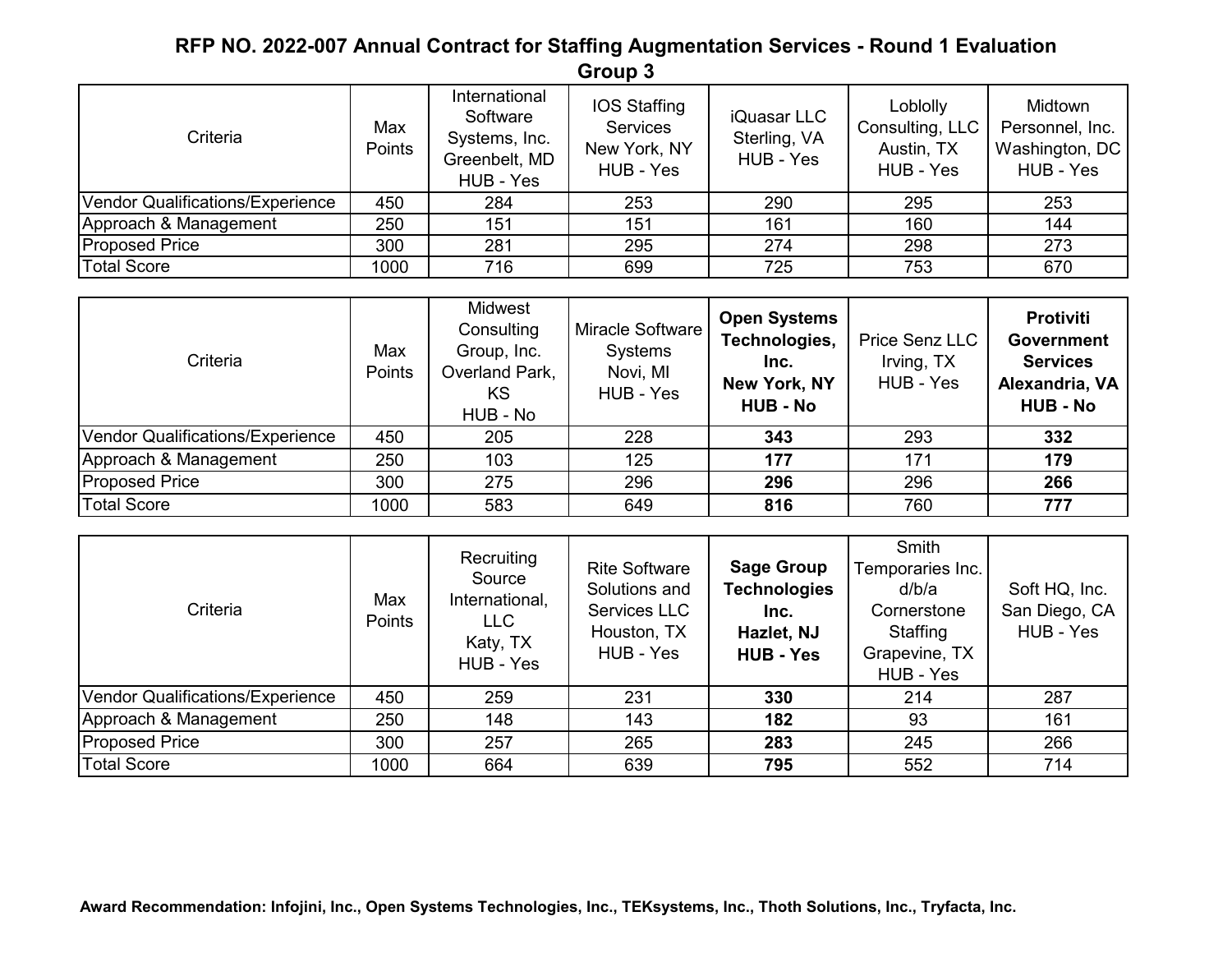| Criteria                         | Max<br>Points | Software<br>Professionals,<br>Inc.<br>Flower Mound,<br>TХ<br>HUB - Yes | <b>Syfy Consulting</b><br><b>LLC</b><br>Dallas, TX<br>HUB - Yes | Tachyon<br>Technologies<br>Irving, TX<br>HUB - No | <b>Technostaff LLC</b><br>d/b/a Honorvet<br>Technologies<br>Fairfield, NJ<br>HUB - No | TEKsystems,<br>Inc.<br>Hanover, MD<br><b>HUB - No</b> |
|----------------------------------|---------------|------------------------------------------------------------------------|-----------------------------------------------------------------|---------------------------------------------------|---------------------------------------------------------------------------------------|-------------------------------------------------------|
| Vendor Qualifications/Experience | 450           | 250                                                                    | 264                                                             | 276                                               | 287                                                                                   | 329                                                   |
| Approach & Management            | 250           | 135                                                                    | 135                                                             | 154                                               | 165                                                                                   | 180                                                   |
| <b>Proposed Price</b>            | 300           | 263                                                                    | 272                                                             | 300                                               | 261                                                                                   | 271                                                   |
| <b>Total Score</b>               | 1000          | 648                                                                    | 671                                                             | 730                                               | 713                                                                                   | 780                                                   |

| Criteria                         | Max<br><b>Points</b> | <b>Thoth</b><br>Solutions, Inc.<br>Plano, TX<br><b>HUB - Yes</b> | Tryfacta, Inc.<br>Plano, TX<br><b>HUB - Yes</b> | Tunabear Inc.<br>Dallas, TX<br>HUB - Yes | Virtue Serve LLC<br>Coppell, TX<br>HUB - Yes | V-Soft Consulting<br>Group, Inc.<br>Louisville, KY<br>HUB - Yes |
|----------------------------------|----------------------|------------------------------------------------------------------|-------------------------------------------------|------------------------------------------|----------------------------------------------|-----------------------------------------------------------------|
| Vendor Qualifications/Experience | 450                  | 328                                                              | 349                                             | 287                                      | 197                                          | 267                                                             |
| Approach & Management            | 250                  | 183                                                              | 191                                             | 156                                      | 98                                           | 151                                                             |
| <b>Proposed Price</b>            | 300                  | 275                                                              | 261                                             | 283                                      | 300                                          | 267                                                             |
| <b>Total Score</b>               | 1000                 | 786                                                              | 801                                             | 726                                      | 595                                          | 685                                                             |

| Criteria                                | Max<br>Points | <b>Vtech Solutions</b><br>Inc.<br>Washington, DC<br>HUB - Yes |
|-----------------------------------------|---------------|---------------------------------------------------------------|
| <b>Vendor Qualifications/Experience</b> | 450           | 264                                                           |
| Approach & Management                   | 250           | 156                                                           |
| <b>Proposed Price</b>                   | 300           | 253                                                           |
| <b>Total Score</b>                      | 1000          | 673                                                           |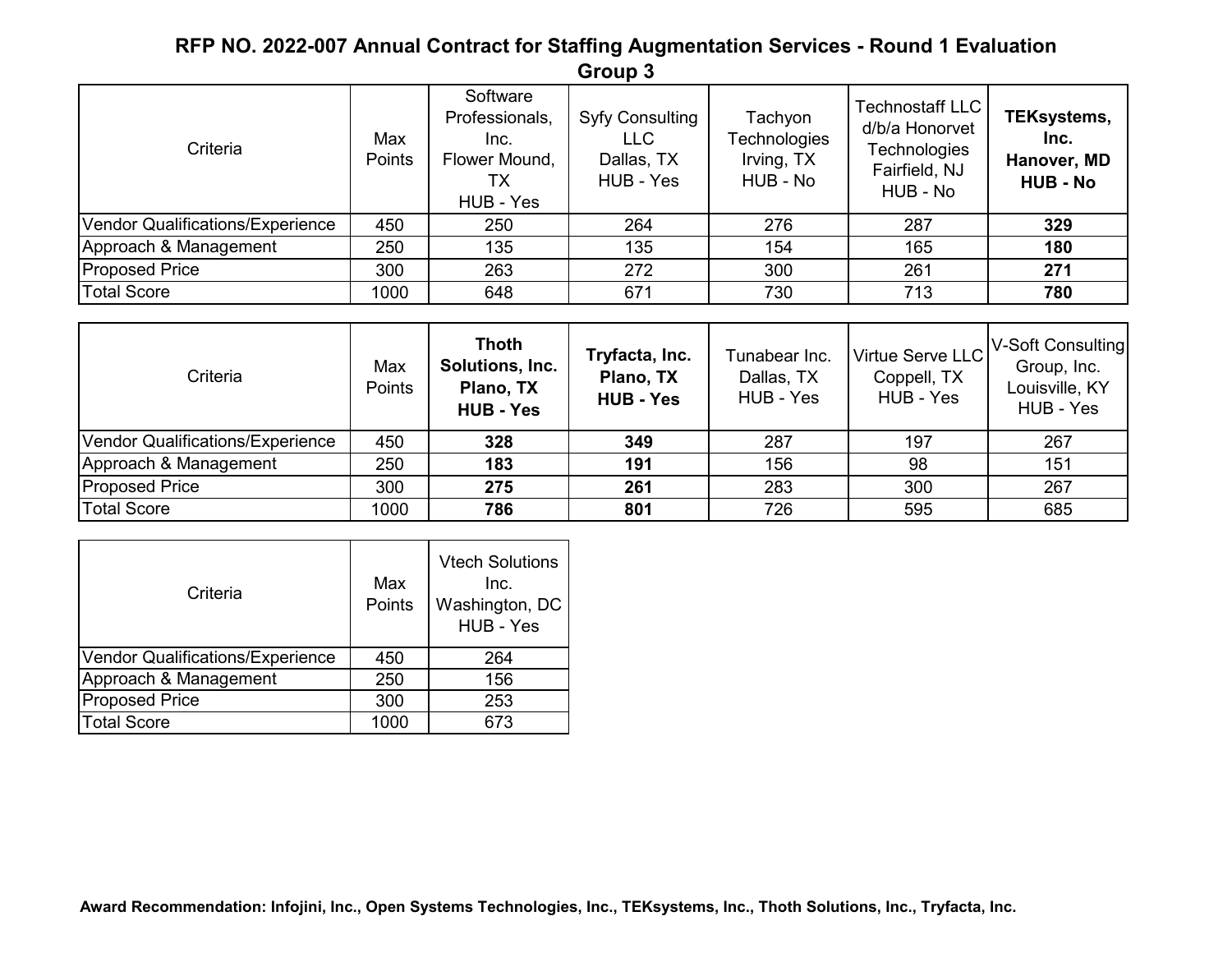**Notes:** DevCare Solutions Ltd., Info Way Solutions LLC, Information Systems Consultants, Inc., Kastech Solutions LLC, KNS IT Group, Inc., Perizer Corp, Phoenix Business Inc. d/b/a Phoenix Business Consulting, Prelude Systems, Inc., Sybyte Technologies Inc., and US Tech Solutions, Inc. did not meet specifications for submitting prices outside the upper and lower bands set by the RFP.

Apex Systems, LLC was deemed non-responsive for failure to sign the State and Federal Law Compliance form.

Resilient Business Solutions, LLC submitted a No Bid for Group 3.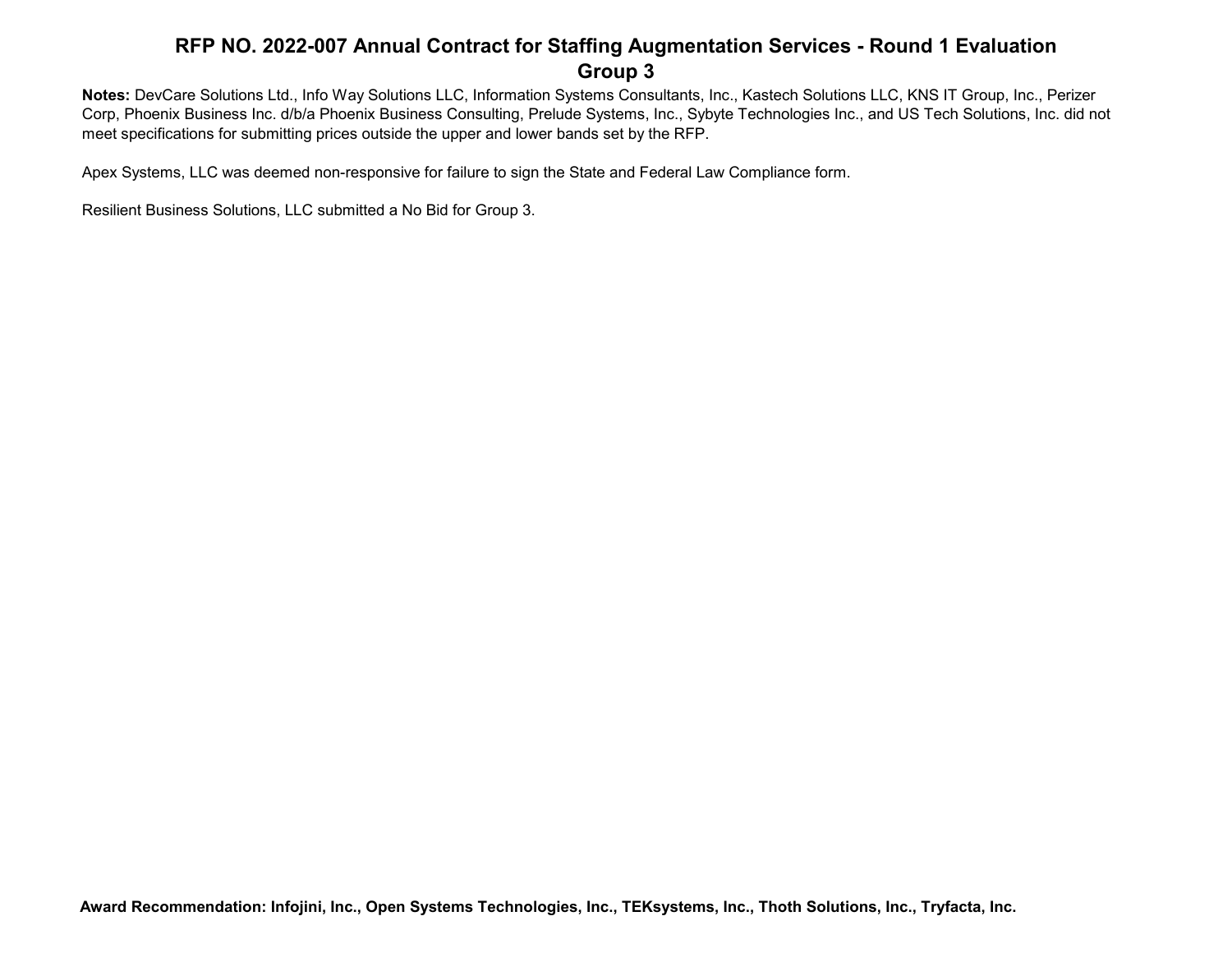| Criteria                         | Max<br>Points | 22nd Century<br>Technologies,<br>Inc.<br>McLean, VA<br>HUB - No | Compunnel<br>Software Group,<br>Inc. d/b/a<br>Compunnel, Inc.<br>Plainsboro, NJ<br>HUB - Yes | Infojini, Inc.<br>Columbia, MD<br><b>HUB - Yes</b> | <b>Open Systems</b><br>Technologies,<br>Inc.<br>New York, NY<br><b>HUB - No</b> | Protiviti<br>Government<br><b>Services</b><br>Alexandria, VA<br>HUB - No |
|----------------------------------|---------------|-----------------------------------------------------------------|----------------------------------------------------------------------------------------------|----------------------------------------------------|---------------------------------------------------------------------------------|--------------------------------------------------------------------------|
| Vendor Qualifications/Experience | 450           | 329                                                             | 338                                                                                          | 357                                                | 343                                                                             | 332                                                                      |
| Approach & Management            | 250           | 180                                                             | 190                                                                                          | 195                                                | 177                                                                             | 179                                                                      |
| <b>Proposed Price</b>            | 300           | 286                                                             | 262                                                                                          | 274                                                | 263                                                                             | 252                                                                      |
| References - Verifiable          | 300           | 63                                                              | 192                                                                                          | 174                                                | 233                                                                             | 83                                                                       |
| <b>Total Score</b>               | 1300          | 858                                                             | 982                                                                                          | 1000                                               | 1016                                                                            | 846                                                                      |

| Criteria                         | Max<br><b>Points</b> | Sage Group<br><b>Technologies</b><br>Inc.<br>Hazlet, NJ<br>HUB - Yes | TEKsystems,<br>Inc.<br>Hanover, MD<br><b>HUB - No</b> | <b>Thoth</b><br>Solutions, Inc.<br>Plano, TX<br><b>HUB - Yes</b> | Tryfacta, Inc.<br>Plano, TX<br><b>HUB - Yes</b> |
|----------------------------------|----------------------|----------------------------------------------------------------------|-------------------------------------------------------|------------------------------------------------------------------|-------------------------------------------------|
| Vendor Qualifications/Experience | 450                  | 330                                                                  | 329                                                   | 328                                                              | 349                                             |
| Approach & Management            | 250                  | 182                                                                  | 180                                                   | 183                                                              | 191                                             |
| <b>Proposed Price</b>            | 300                  | 272                                                                  | 247                                                   | 274                                                              | 267                                             |
| References - Verifiable          | 300                  | 160                                                                  | 236                                                   | 250                                                              | 243                                             |
| <b>Total Score</b>               | 1300                 | 944                                                                  | 992                                                   | 1035                                                             | 1050                                            |

**Notes:** DevCare Solutions Ltd., Info Way Solutions LLC, Information Systems Consultants, Inc., Kastech Solutions LLC, Perizer Corp, Prelude Systems, Inc., Sybyte Technologies Inc., and US Tech Solutions, Inc. did not meet specifications for submitting prices outside the upper and lower bands set by the RFP.

Apex Systems, LLC was deemed non-responsive for failure to sign the State and Federal Law Compliance form.

Resilient Business Solutions, LLC submitted a No Bid for Group 1.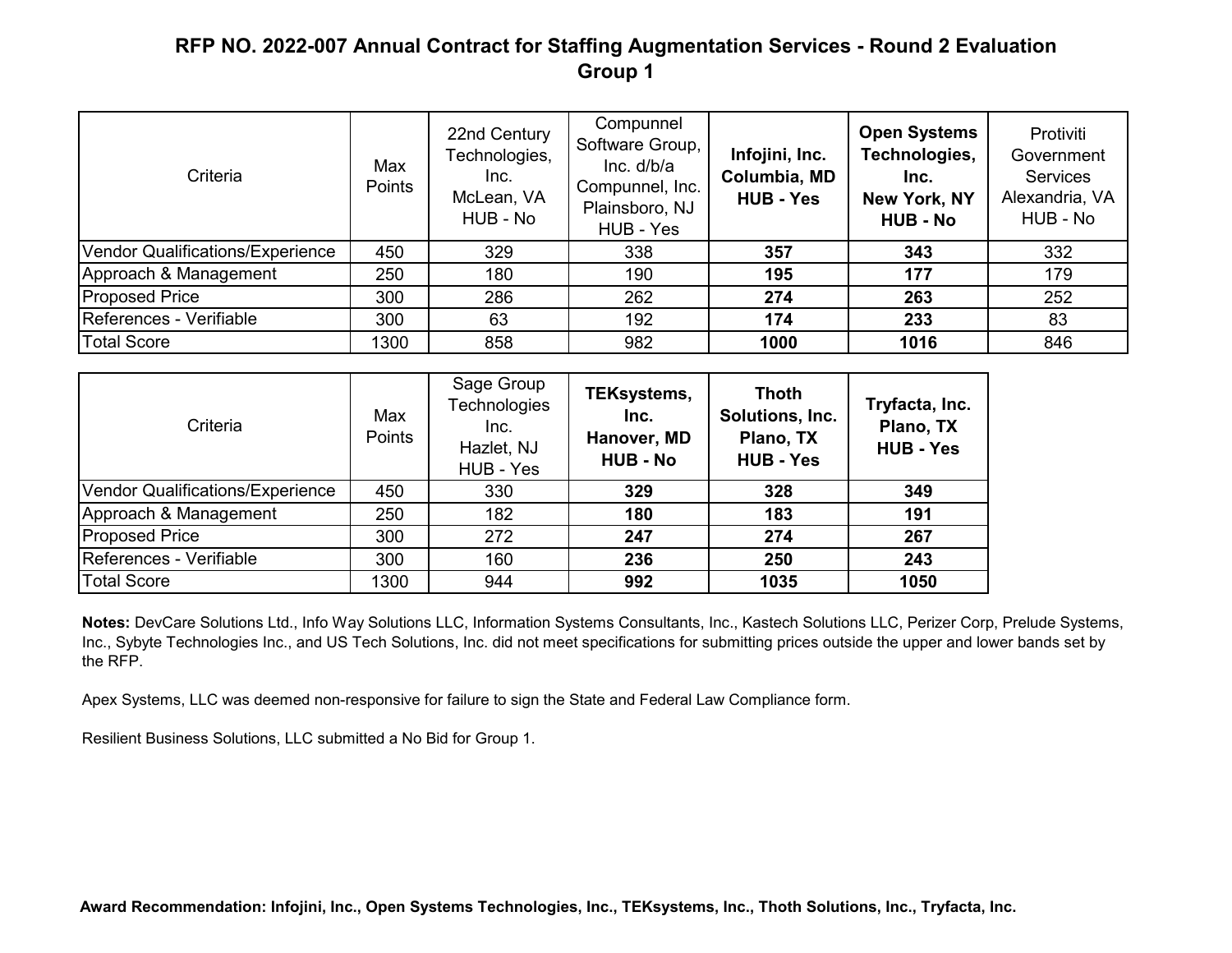| Criteria                         | Max<br>Points | 22nd Century<br>Technologies,<br>Inc.<br>McLean, VA<br>HUB - No | Compunnel<br>Software Group,<br>Inc. d/b/a<br>Compunnel, Inc.<br>Plainsboro, NJ<br>HUB - Yes | Infojini, Inc.<br>Columbia, MD<br><b>HUB - Yes</b> | <b>Open Systems</b><br>Technologies,<br>Inc.<br>New York, NY<br><b>HUB - No</b> | Protiviti<br>Government<br><b>Services</b><br>Alexandria, VA<br>HUB - No |
|----------------------------------|---------------|-----------------------------------------------------------------|----------------------------------------------------------------------------------------------|----------------------------------------------------|---------------------------------------------------------------------------------|--------------------------------------------------------------------------|
| Vendor Qualifications/Experience | 450           | 329                                                             | 338                                                                                          | 357                                                | 343                                                                             | 332                                                                      |
| Approach & Management            | 250           | 180                                                             | 190                                                                                          | 195                                                | 177                                                                             | 179                                                                      |
| <b>Proposed Price</b>            | 300           | 286                                                             | 268                                                                                          | 300                                                | 286                                                                             | 252                                                                      |
| References - Verifiable          | 300           | 63                                                              | 192                                                                                          | 174                                                | 233                                                                             | 83                                                                       |
| <b>Total Score</b>               | 1300          | 858                                                             | 988                                                                                          | 1026                                               | 1039                                                                            | 846                                                                      |

| Criteria                         | Max<br><b>Points</b> | Sage Group<br><b>Technologies</b><br>Inc.<br>Hazlet, NJ<br>HUB - Yes | TEKsystems,<br>Inc.<br>Hanover, MD<br><b>HUB - No</b> | <b>Thoth</b><br>Solutions, Inc.<br>Plano, TX<br><b>HUB - Yes</b> | Tryfacta, Inc.<br>Plano, TX<br><b>HUB - Yes</b> |
|----------------------------------|----------------------|----------------------------------------------------------------------|-------------------------------------------------------|------------------------------------------------------------------|-------------------------------------------------|
| Vendor Qualifications/Experience | 450                  | 330                                                                  | 329                                                   | 328                                                              | 349                                             |
| Approach & Management            | 250                  | 182                                                                  | 180                                                   | 183                                                              | 191                                             |
| <b>Proposed Price</b>            | 300                  | 274                                                                  | 250                                                   | 269                                                              | 260                                             |
| References - Verifiable          | 300                  | 160                                                                  | 236                                                   | 250                                                              | 243                                             |
| <b>Total Score</b>               | 1300                 | 946                                                                  | 995                                                   | 1030                                                             | 1043                                            |

**Notes:** DevCare Solutions Ltd., Information Systems Consultants, Inc., Kastech Solutions LLC, Perizer Corp, and Sybyte Technologies Inc. did not meet specifications for submitting prices outside the upper and lower bands set by the RFP.

Apex Systems, LLC was deemed non-responsive for failure to sign the State and Federal Law Compliance form.

KNS IT Group Inc., Midwest Consulting Group Inc., Prelude Systems, Inc., PriceSenz LLC, Resilient Business Solutions, LLC, and US Tech Solutions, Inc. submitted a No Bid for Group 2.